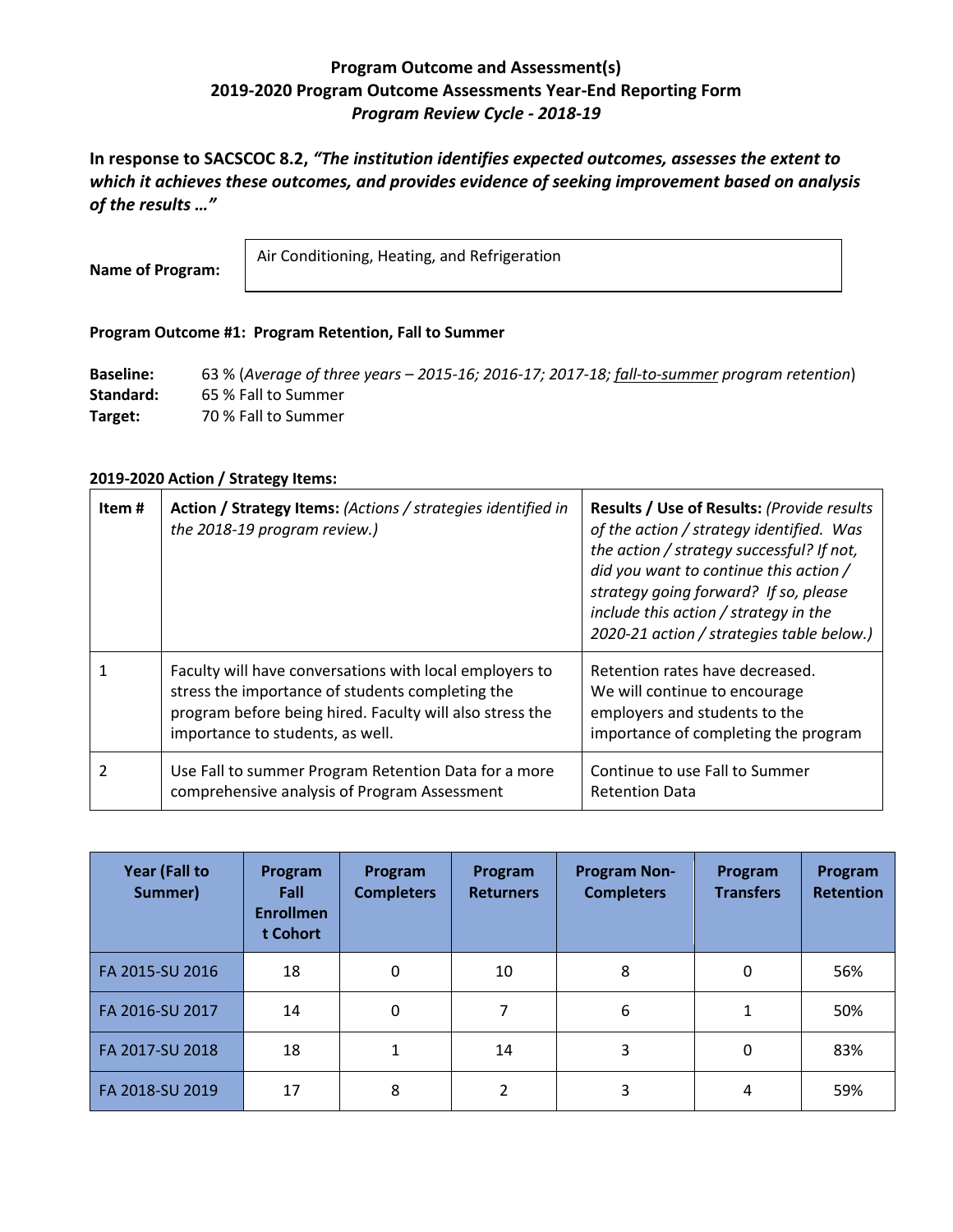

**Provide narrative for analysis of program retention data** *(Based on the data, provide a narrative of your analysis of fall to summer retention. Indicate factors that may have affected your retention. State any changes you plan to address for next year that may affect retention.)*

Continue to emphasize the long-term career benefits of remaining in the program and completing the Diploma

**Provide narrative for analysis of program retention standard/target** *(As a result of the data analysis, indicate changes to the standard or target. Did you meet your standard/target? If you met your standard/target, what percentage would you like to increase your standard/target?)* 

Did not meet retention standard/target. Will continue with current standard/target.

# **2020-2021 Action / Strategy Items:**

*(Identify and address outcome assessments that fall below the established standard and/or target and additional recommendations resulting from the review.)*

| Ite<br>m | Action / Strategy Items (Identify action<br>items as a result of your program<br>outcome assessment.)  | <b>Target Date (Identify</b><br>your projected target<br>date for completion<br>of action items.) | <b>Assessment of Action Items (State the</b><br>method of assessment; how you plan to<br>evaluate/assess the results of the<br>action items.) |
|----------|--------------------------------------------------------------------------------------------------------|---------------------------------------------------------------------------------------------------|-----------------------------------------------------------------------------------------------------------------------------------------------|
|          | We will continue to encourage<br>employers and students to the<br>importance of completing the program | Summer 2021                                                                                       | use Fall to Summer Retention Data                                                                                                             |
| 2        | Use Fall to Summer Program Retention<br>Data for analysis of Program<br>Assessment                     | Summer 2021                                                                                       | use Fall to Summer Retention Data for<br>analysis                                                                                             |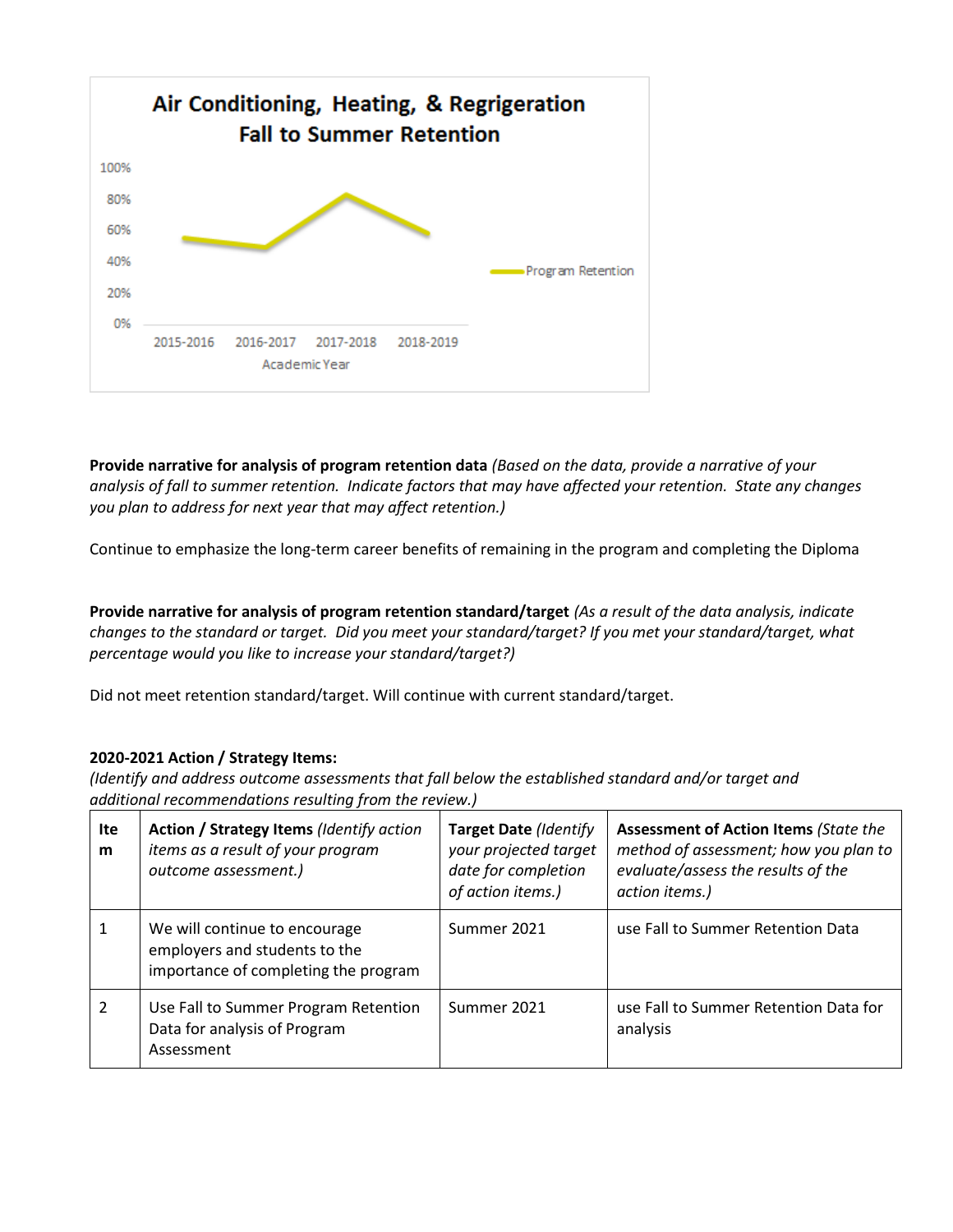# **Program Outcome #2: Completions (Graduation) (***unduplicated***)**

**Baseline:** 17 # (*Average of three years – 2015-16; 2016-17; 2017-18*) **Standard:** 20 # **Target:** 25 #

| Item # | Action / Strategy Items: (Actions / strategies identified in<br>the 2018-19 program review.) | Results / Use of Results: (Provide results<br>of the action / strategy identified. Was<br>the action / strategy successful? If not,<br>did you want to continue this action /<br>strategy going forward? If so, please<br>include this action / strategy in the<br>2020-21 action / strategies table below.) |
|--------|----------------------------------------------------------------------------------------------|--------------------------------------------------------------------------------------------------------------------------------------------------------------------------------------------------------------------------------------------------------------------------------------------------------------|
|        | Will compare three-year Fall to Summer Program<br><b>Completion Data</b>                     | Certificates added were successful in<br>program completions                                                                                                                                                                                                                                                 |

| Number of Completers (unduplicated) - Graduation Year - Summer, Fall, Spring   |   |    |    |  |  |  |
|--------------------------------------------------------------------------------|---|----|----|--|--|--|
| <b>Graduation Year</b><br><b>Certificate</b><br><b>Diploma</b><br><b>Total</b> |   |    |    |  |  |  |
| 2015-2016                                                                      | q | 9  | 18 |  |  |  |
| 2016-2017                                                                      | 8 | 4  | 12 |  |  |  |
| 2017-2018                                                                      |   | 18 | 23 |  |  |  |
| 2018-2019                                                                      |   | 21 | 33 |  |  |  |

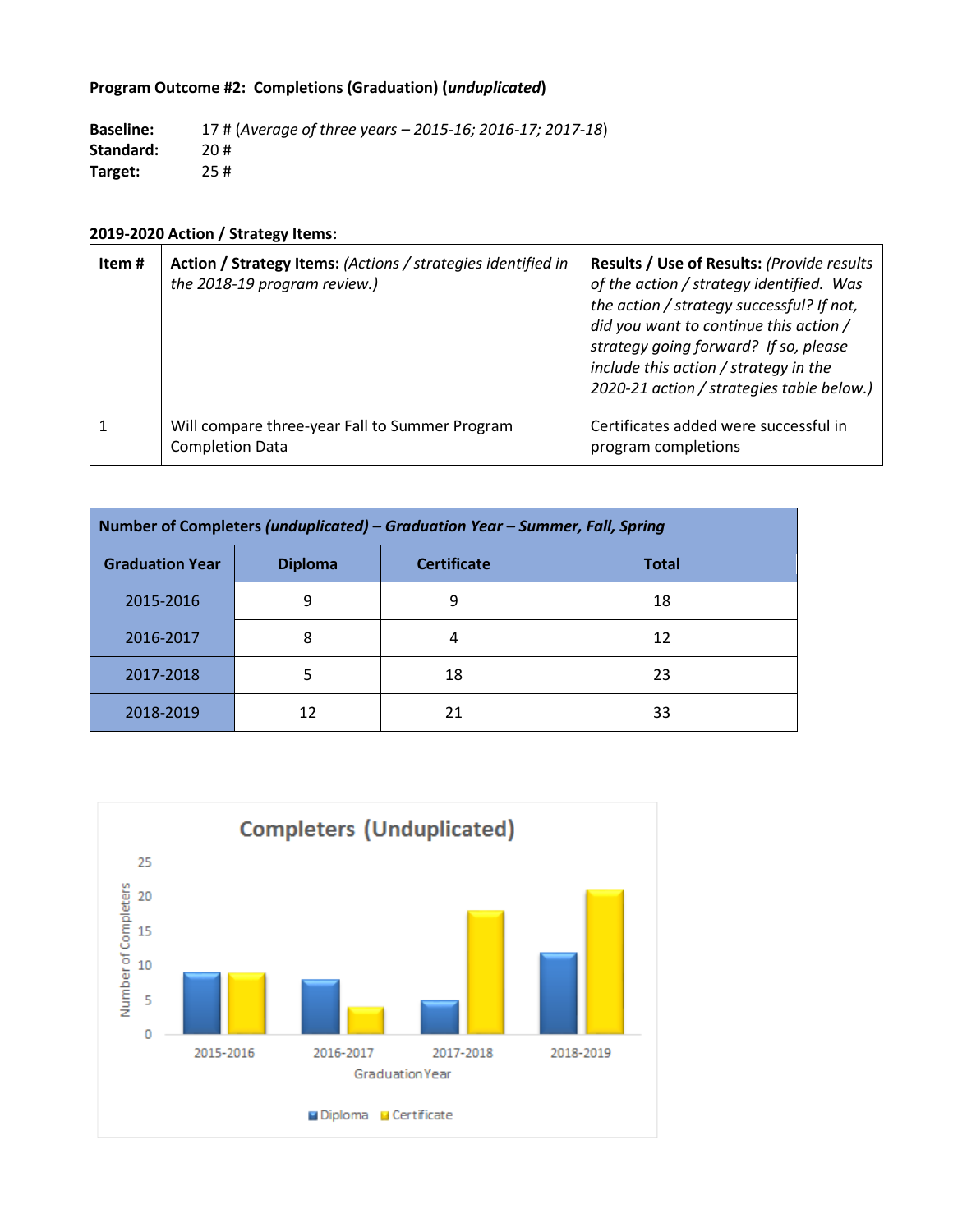**Provide narrative for analysis of completion data** *(Based on the data, provide a narrative of your analysis of completions. Indicate factors that may have affected your completions. How might you increase the number of completers in your program?)*

Certificates added were successful in program completions.

**Provide narrative for analysis of completion standard/target** *(As a result of the data analysis, indicate changes to the standard or target. Did you meet your standard/target? If you met your standard/target, what percentage would you like to increase your standard/target?)* 

Completion rates have improved. We will continue with these strategies as positive results are observed.

# **2020-2021 Action / Strategy Items:**

*(Identify and address outcome assessments that fall below the established standard and/or target and additional recommendations resulting from the review.)*

| Ite<br>m       | Action / Strategy Items (Identify action<br>items as a result of your program<br>outcome assessment.)                                | <b>Target Date (Identify</b><br>your projected target<br>date for completion<br>of action items.) | <b>Assessment of Action Items (State the</b><br>method of assessment; how you plan to<br>evaluate/assess the results of the<br>action items.) |
|----------------|--------------------------------------------------------------------------------------------------------------------------------------|---------------------------------------------------------------------------------------------------|-----------------------------------------------------------------------------------------------------------------------------------------------|
|                | Completion rates have improved. We<br>will continue with these strategies as<br>positive results are observed.                       | Summer 2021                                                                                       | use Fall to Summer Retention Data for<br>analysis                                                                                             |
| $\overline{2}$ | We will continue to encourage<br>employers and students to the<br>importance of completing the program<br>to increase retention data | Summer 2021                                                                                       | use Fall to Summer Retention Data for<br>analysis                                                                                             |

# **Program Outcome #3: Job Placement / Employment**

**Baseline:** 61 % (*Average of three years – 2015-16; 2016-17; 2017-18 employed/seeking more education*) **Standard:** 65 % **Target:** 70 %

| Item # | Action / Strategy Items: (Actions / strategies identified in<br>the 2018-19 program review.) | Results / Use of Results: (Provide results<br>of the action / strategy identified. Was<br>the action / strategy successful? If not,<br>did you want to continue this action /<br>strategy going forward? If so, please<br>include this action / strategy in the<br>2020-21 action / strategies table below.) |
|--------|----------------------------------------------------------------------------------------------|--------------------------------------------------------------------------------------------------------------------------------------------------------------------------------------------------------------------------------------------------------------------------------------------------------------|
|--------|----------------------------------------------------------------------------------------------|--------------------------------------------------------------------------------------------------------------------------------------------------------------------------------------------------------------------------------------------------------------------------------------------------------------|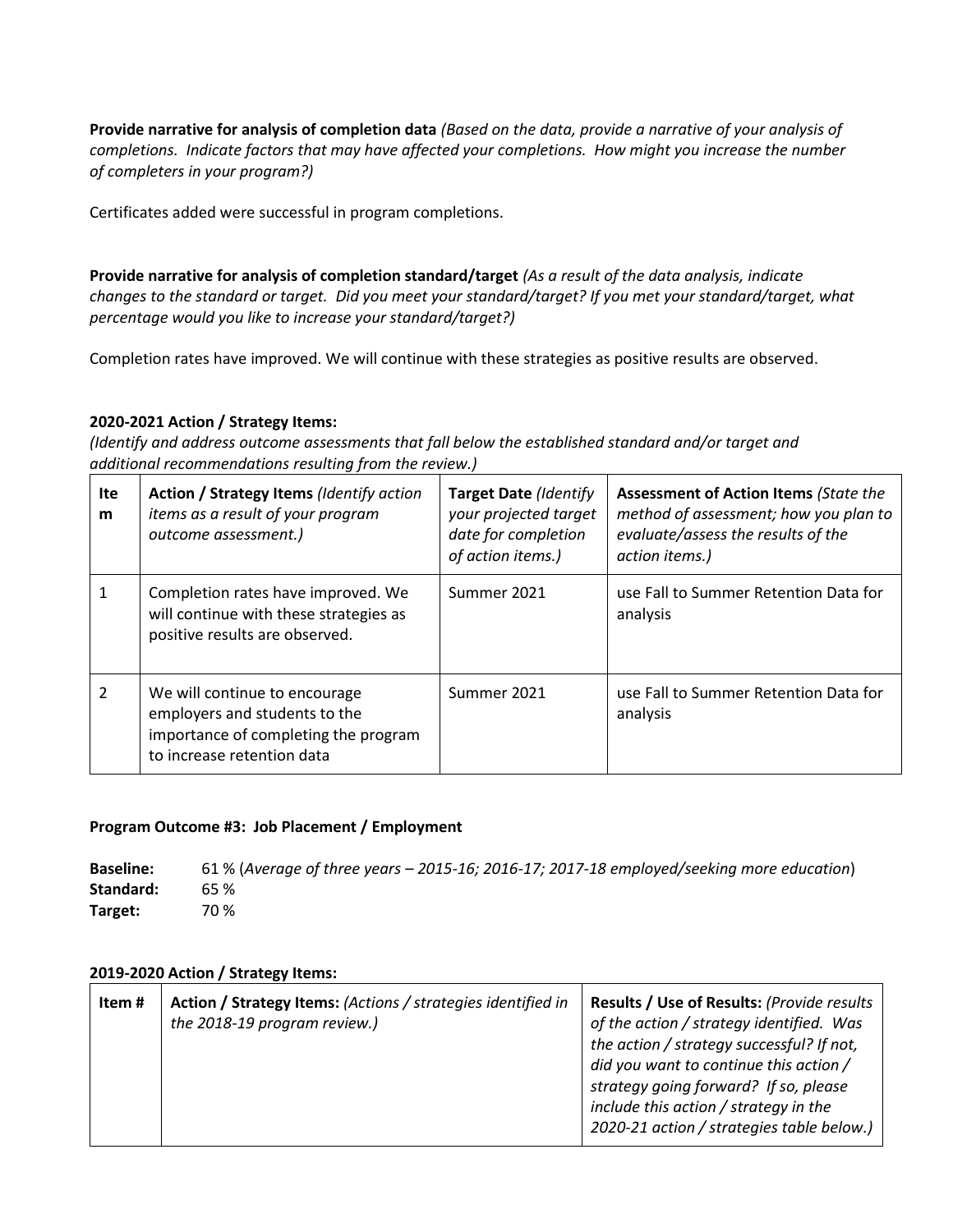|  | Coordinate student/employer<br>communication/relationships. Track student completers<br>who are employed after graduation to ensure job<br>placement. Track students who continue his/her<br>education. Compare to three-year data. | Adding "Diploma" and "Certificates" for<br>Completer Data lowers the job<br>placement/employment ratio<br>significantly. Certificate and Diploma<br>completions are the same students and<br>should not be added together for job<br>placement/employment data |
|--|-------------------------------------------------------------------------------------------------------------------------------------------------------------------------------------------------------------------------------------|----------------------------------------------------------------------------------------------------------------------------------------------------------------------------------------------------------------------------------------------------------------|
|--|-------------------------------------------------------------------------------------------------------------------------------------------------------------------------------------------------------------------------------------|----------------------------------------------------------------------------------------------------------------------------------------------------------------------------------------------------------------------------------------------------------------|

| <b>Employment Demand</b> |                  |                             |                                                               |                                                                                                                                                   |                |                       |  |
|--------------------------|------------------|-----------------------------|---------------------------------------------------------------|---------------------------------------------------------------------------------------------------------------------------------------------------|----------------|-----------------------|--|
| Year                     | <b>Graduates</b> | # Employed<br>(within 1 Yr) | # Seeking<br><b>More</b><br><b>Education</b><br>(within 1 Yr) | % Employed &<br><b>Seeking More</b><br><b>Education (add #</b><br>employed and #<br>seeking more<br>education and<br>divide by # of<br>graduates) | <b>Unknown</b> | <b>Other/Comments</b> |  |
| 2015-16                  | 18               | 8                           | 5                                                             | 72%                                                                                                                                               | 5              |                       |  |
| 2016-17                  | 12               | 6                           | 3                                                             | 75%                                                                                                                                               | 3              |                       |  |
| 2017-18                  | 23               | 5                           | 3                                                             | 35%                                                                                                                                               | 15             |                       |  |
| 2018-19                  | 33               | 5                           | 11                                                            | 48%                                                                                                                                               | 17             |                       |  |

**Provide narrative for analysis of job placement/employment data** *(Based on the data, provide a narrative of your analysis of job placement / employment. Indicate factors that may have affected job placement / employment. How can your program promote higher employment of students in the field?)*

Coordinate student/employer communication/relationships. Track student completers who are employed after graduation to ensure job placement. Track students who continue his/her education. Compare to threeyear data

**Provide narrative for analysis of job placement/employment standard/target** *(As a result of the data analysis, indicate changes to the standard or target. Did you meet your standard/target? If you met your standard/target, what percentage would you like to increase your standard/target?)* 

Did not meet standard or target. Adding "Diploma" and "Certificates" for Completer Data lowers the job placement/employment ratio significantly. Certificate and Diploma completions are the same students and should not be added together for job placement/employment data

## **2020-2021 Action / Strategy Items:**

*(Identify and address outcome assessments that fall below the established standard and/or target and additional recommendations resulting from the review.)*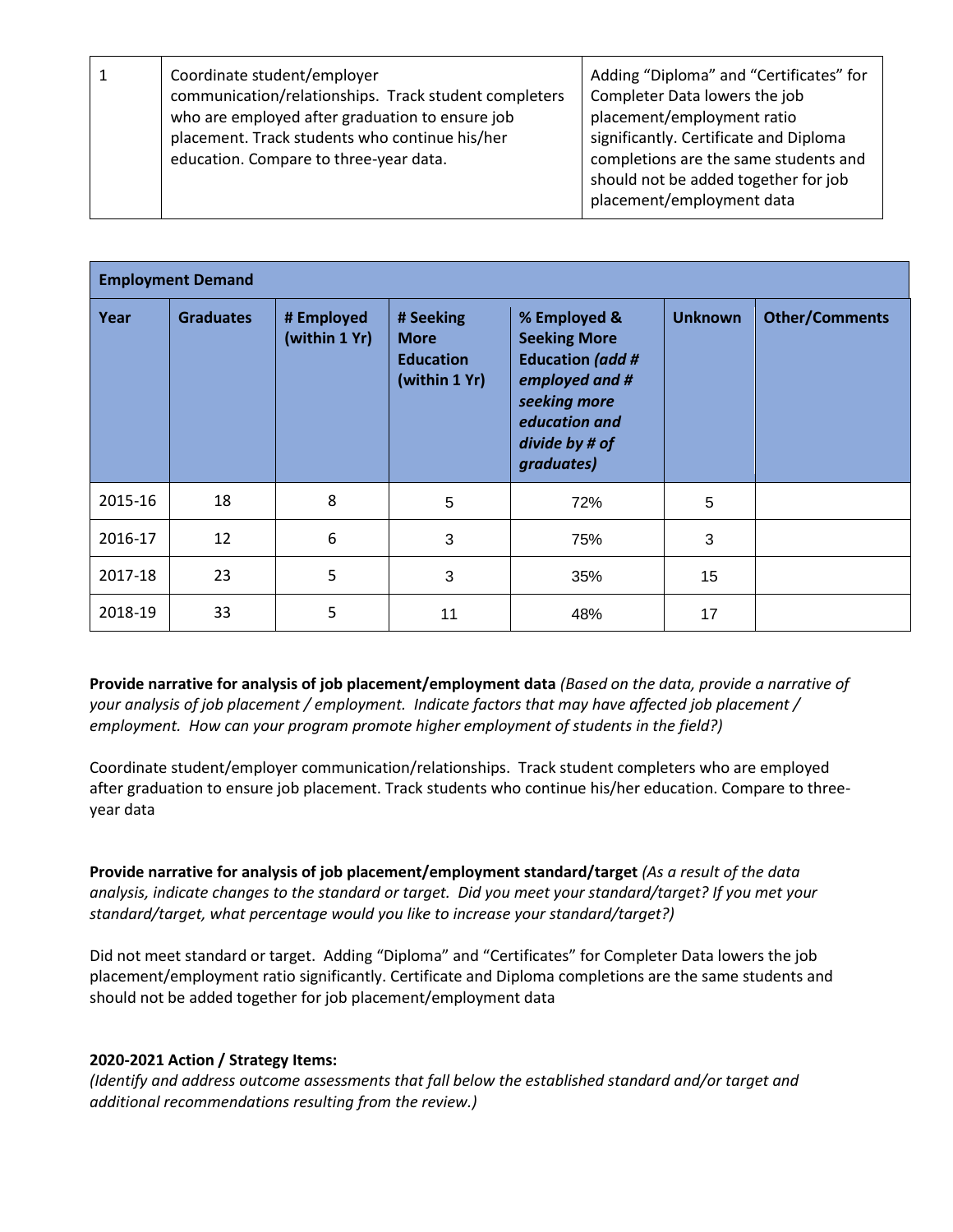| Ite<br>m | Action / Strategy Items (Identify action<br>items as a result of your program<br>outcome assessment.) | <b>Target Date (Identify</b><br>your projected target<br>date for completion<br>of action items.) | <b>Assessment of Action Items (State the</b><br>method of assessment; how you plan to<br>evaluate/assess the results of the<br>action items.) |
|----------|-------------------------------------------------------------------------------------------------------|---------------------------------------------------------------------------------------------------|-----------------------------------------------------------------------------------------------------------------------------------------------|
|          | Use Graduate data only                                                                                | Summer 2021                                                                                       | Use Graduate data only                                                                                                                        |
|          | Track student completers who are<br>employed after graduation to ensure<br>job placement.             | Summer 2021                                                                                       | Compare to three-year data.                                                                                                                   |

## **Program Outcome #4: Licensure and Certification Passing Rates (if applicable)** *Not applicable*

**Baseline:** N/A % (*Average of three years – identify last three licensure years*) **Standard:** N/A % **Target:** N/A %

#### **2019-2020 Action / Strategy Items:**

| Item # | Action / Strategy Items: (Actions / strategies identified in<br>the 2018-19 program review.) | Results / Use of Results: (Provide results<br>of the action / strategy identified. Was<br>the action / strategy successful? If not,<br>did you want to continue this action /<br>strategy going forward? If so, please<br>include this action / strategy in the<br>2020-21 action / strategies table below.) |
|--------|----------------------------------------------------------------------------------------------|--------------------------------------------------------------------------------------------------------------------------------------------------------------------------------------------------------------------------------------------------------------------------------------------------------------|
|        | Not applicable.                                                                              | Not applicable.                                                                                                                                                                                                                                                                                              |

#### **Licensure / Certification Exam – Title**

| <b>NCCCS Report</b> | <b>Exam Year</b> | # Tested | # Passed | % Passing | <b>Index Score</b> |
|---------------------|------------------|----------|----------|-----------|--------------------|
| 2016                | 2014-15          |          |          |           |                    |
| 2017                | 2015-16          |          |          |           |                    |
| 2018                | 2016-17          |          |          |           |                    |
| 2019                | 2017-18          |          |          |           |                    |

**Provide narrative for analysis of licensure / certification passing rates data** *(Based on the data, provide a narrative of your analysis of licensure / certification. Are you satisfied with your program licensure rates? State any changes you plan to address for licensure/certification passing rates.)*

Not applicable.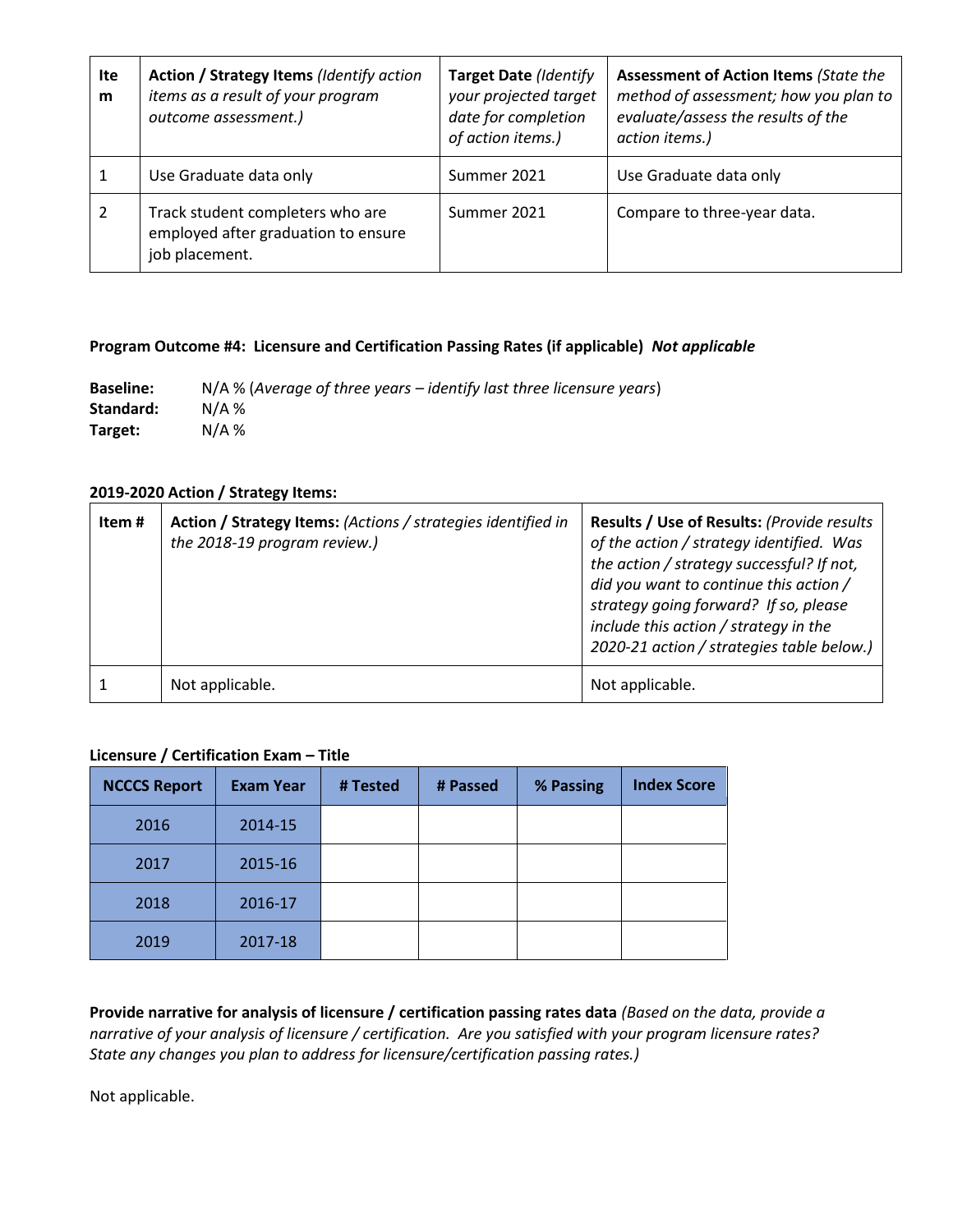**Provide narrative for analysis of licensure / certification passing rates standard/target** *(As a result of the data analysis, indicate changes to the standard or target. Did you meet your standard/target? If you met your standard/target, what percentage would you like to increase your standard/target?)* 

Not applicable.

# **2020-2021 Action / Strategy Items:**

*(Identify and address outcome assessments that fall below the established standard and/or target and additional recommendations resulting from the review.)*

| Ite<br>m | Action / Strategy Items (Identify action<br>items as a result of your program<br>outcome assessment.) | Target Date (Identify<br>your projected target<br>date for completion<br>of action items.) | <b>Assessment of Action Items (State the</b><br>method of assessment; how you plan to<br>evaluate/assess the results of the<br>action items.) |
|----------|-------------------------------------------------------------------------------------------------------|--------------------------------------------------------------------------------------------|-----------------------------------------------------------------------------------------------------------------------------------------------|
|          | Not applicable.                                                                                       |                                                                                            |                                                                                                                                               |

# **Program Outcome #5: Third-Party Credentials (if applicable)**

| <b>Baseline:</b> | 14 # (Average of three years - 2014-15; 2015-16; 2016-17) |
|------------------|-----------------------------------------------------------|
| Standard:        | 17#                                                       |
| Target:          | 20#                                                       |

## **2019-2020 Action / Strategy Items:**

| Item# | Action / Strategy Items: (Actions / strategies identified in<br>the 2018-19 program review.)                                                                               | Results / Use of Results: (Provide results<br>of the action / strategy identified. Was<br>the action / strategy successful? If not,<br>did you want to continue this action /<br>strategy going forward? If so, please<br>include this action / strategy in the<br>2020-21 action / strategies table below.) |
|-------|----------------------------------------------------------------------------------------------------------------------------------------------------------------------------|--------------------------------------------------------------------------------------------------------------------------------------------------------------------------------------------------------------------------------------------------------------------------------------------------------------|
|       | Track online third-party credentials available for<br>students. Encourage students to obtain third-party<br>credentials in order to make them job-ready for<br>employment. | Students who are enrolled in AHR 160<br>"sit" for the certification. Those who<br>earn a grade of "A" also earn the<br>certification. This is how the data are<br>tracked.                                                                                                                                   |

## **Third-Party Credentials**

| <b>Academic Year</b><br><b>Fall, Spring, Summer</b>        | <b>Credentials for Program of Study</b>       | # Tested<br>(duplicated) | # Passed |
|------------------------------------------------------------|-----------------------------------------------|--------------------------|----------|
| 2014-2015                                                  | EPA Certification (40 CFR Part 82, subpart F) | 9                        | 8        |
| 2015-2016                                                  | EPA Certification (40 CFR Part 82, subpart F) | 17                       | 15       |
| EPA Certification (40 CFR Part 82, subpart F)<br>2016-2017 |                                               | 18                       | 18       |
| 2017-2018                                                  | EPA Certification (40 CFR Part 82, subpart F) | 17                       |          |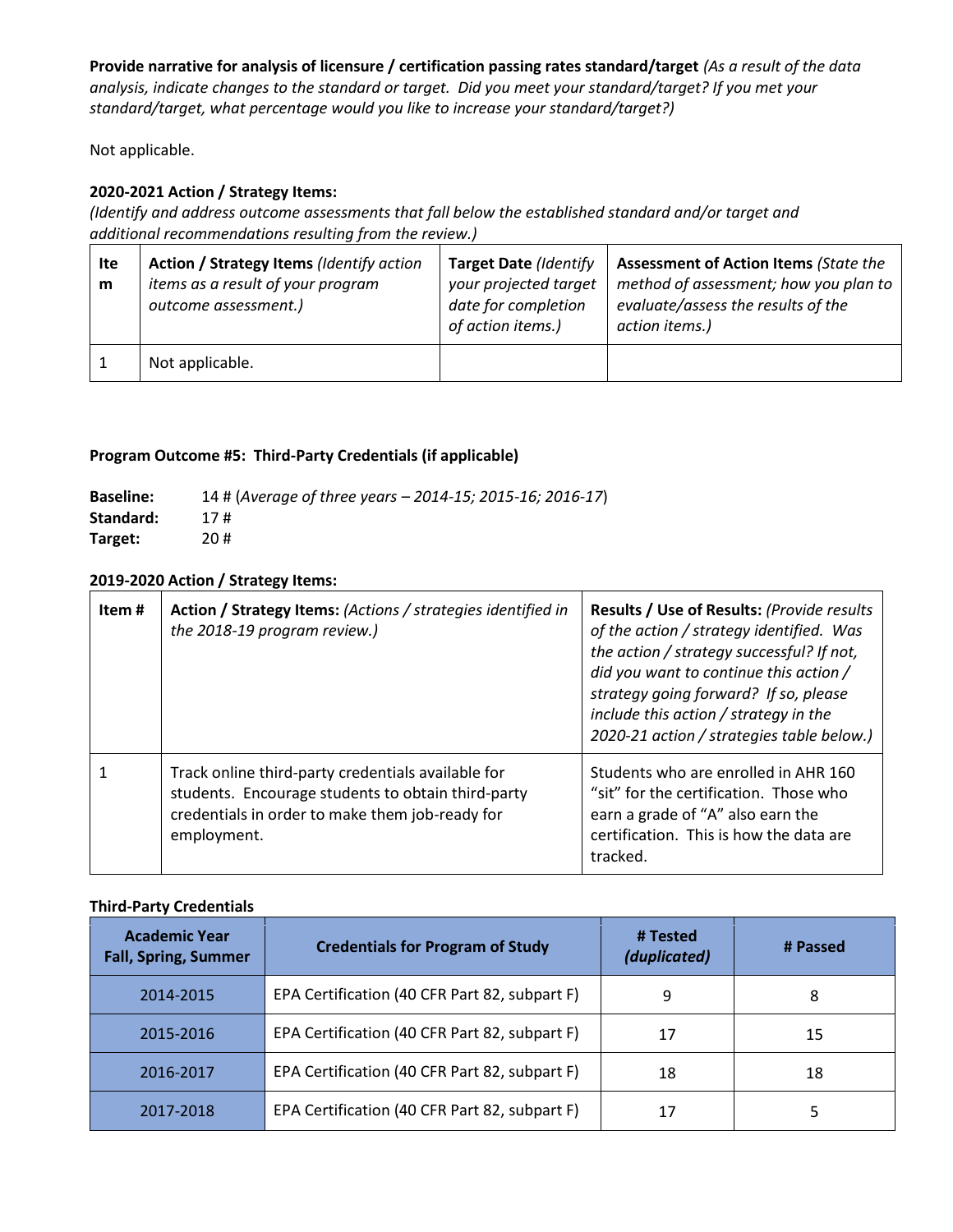**Provide narrative for analysis of third-party credentials data** *(Based on the data, provide a narrative of your analysis of third-party credentials. Are there other industry-recognized credentials that need to be addressed for the program of study? What are other means to promote program third-party credentials.)*

Overall, adding third-party certificates has been successful for the program (except for 2017-18, which seems to be an anomaly).

**Provide narrative for analysis of third-party credentials standard/target** *(As a result of the data analysis, indicate changes to the standard or target. Did you meet your standard/target? If you met your standard/target, what percentage would you like to increase your standard/target?)* 

In 2016-2017 and 2018-2019, the standard was met, but not the target. We will continue to strive to reach the target of 20 third party credentials earned.

## **2020-2021 Action / Strategy Items:**

*(Identify and address outcome assessments that fall below the established standard and/or target and additional recommendations resulting from the review.)*

| Ite<br>m | Action / Strategy Items (Identify action<br>items as a result of your program<br>outcome assessment.)              | Target Date (Identify<br>your projected target<br>date for completion<br>of action items.) | <b>Assessment of Action Items (State the</b><br>method of assessment; how you plan to<br>evaluate/assess the results of the<br>action items.) |
|----------|--------------------------------------------------------------------------------------------------------------------|--------------------------------------------------------------------------------------------|-----------------------------------------------------------------------------------------------------------------------------------------------|
| 1        | We will continue to enroll students in<br>the AHR 160 course and stress the<br>importance of the EPA certification | Summer 2021                                                                                | Assessment will be based on the<br>number of students who earn an "A" in<br>the course and an EPA certification                               |

## **Program Outcome #6: Other Assessment (if applicable)**

| Item# | Action / Strategy Items: (Actions / strategies identified in<br>the 2018-19 program review.)         | Results / Use of Results: (Provide results<br>of the action / strategy identified. Was<br>the action / strategy successful? If not,<br>did you want to continue this action /<br>strategy going forward? If so, please<br>include this action / strategy in the<br>2020-21 action / strategies table below.) |
|-------|------------------------------------------------------------------------------------------------------|--------------------------------------------------------------------------------------------------------------------------------------------------------------------------------------------------------------------------------------------------------------------------------------------------------------|
|       | Use Moodle as a supplemental instruction resource.<br>Monitor Participants in each module of Moodle. | Students are utilizing and embracing<br>Moodle program                                                                                                                                                                                                                                                       |
|       | Submit mini-split refrigeration trainers planning objective<br>in the 2019-20.                       | Planning Objective has been approved<br>but not received                                                                                                                                                                                                                                                     |